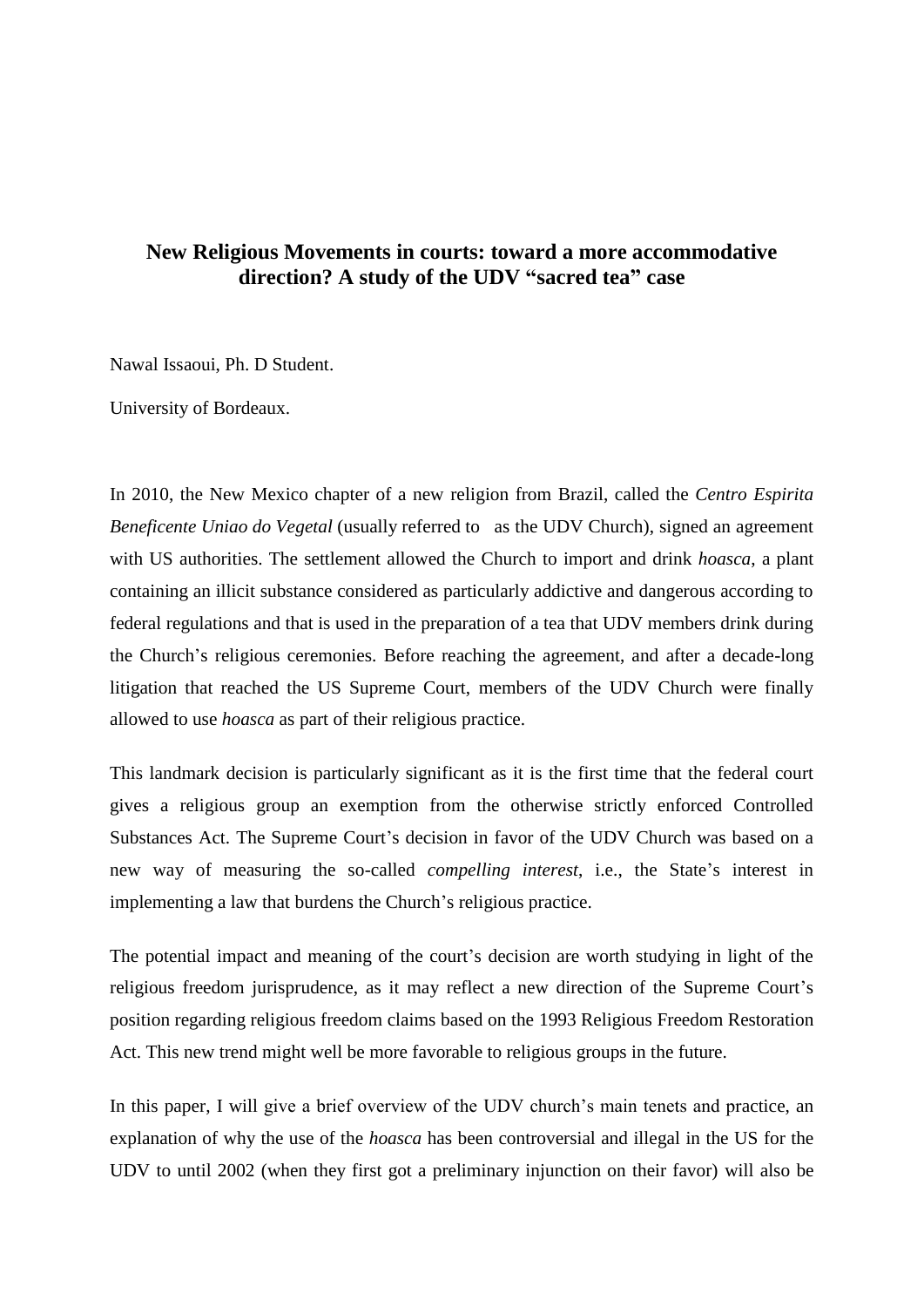provided. The third issue discussed in this study will be the first and landmark peyote 1990 *Smith* case, I will show how this case led the government to pass the Religious Freedom Restoration Act, and analyze the UDV Supreme Court decision on the UDV case, which definitely breaks with the Smith ruling.

### **The UDV:**

The church's full name is *Centro Espirita Beneficente Uniao Do Vegetal* (which is generally referred to as Uniao do Vegetal or UDV). It is a Spiritist Christian religion that originated in Brazil and that blends Indigenous and Amazonian spiritual traditions with Christian theology. The church was founded in 1961 by José Gabriel da Costa (also called Mestre Gabriel) who was a former rubber tapper, but had already existed for hundreds of years before Da Costa formally organize it. As part of the Christian doctrine of this religion, UDV members acknowledge Jesus as the son of God, but unlike mainstream Christians, they believe in reincarnation of the spirit. Another major tenet of the church is the importance to be in harmony with nature, hence the name of the church, which literally means "union of the plants". In fact, the fundamental religious practice of the UDV church is the sacramental use of a tea called *hoasca* (or *ayahuesca* among other sacred tea groups like the Santo Daime for example, which is a bigger Church that also use the *hoasca* tea in a religious context). The tea is made of two plants from the Brazilian Amazonian forest, a vine called *banisteriopsis* and a bush called *psychotria viridis*. Members of the church consider this tea a sacred drink because it is supposed to allow members to increase spiritual perception so the practice of drinking *hoasca* is central to the UDV religion. It must be mentioned though that church members only the tea in the context of their religious ceremonies as it is a way to reach a spiritual awareness that leads them to experience communion with God.

#### **Hoasca, DMT and the CSA**

The use of *hoasca* has been very controversial because the tea contains an illicit substance called *dimethyltryptamine* (often referred to as DMT), which is categorized as a Schedule I hallucinogen in the US Federal *Controlled Substances Act*, passed under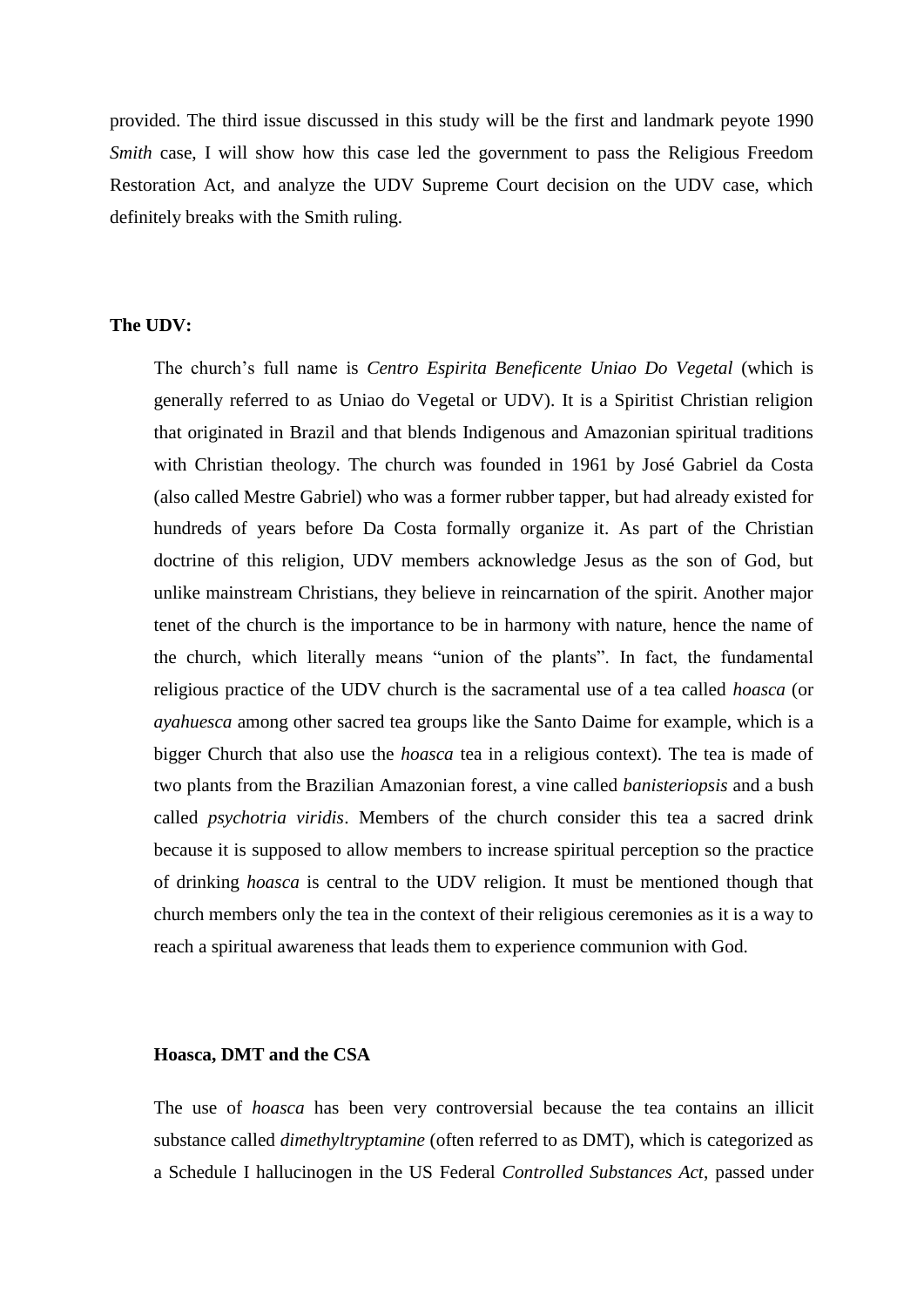President Nixon in 1970 as part of the famous nationwide "War on Drugs". This national policy launched about forty years ago was meant to eradicate the devastating drug use among US youngsters in the 1960s and 1970s by prohibiting the production, importation, use and distribution of certain substances. The CSA contains five Schedules which classify illicit substances according to their potential for abuse and effects on health. Among the Schedule I substances, which are listed as the most potentially addictive and dangerous one are some components of heroin or LSD for example but most notably the DMT (for the case discussed here), which is contained in the *hoasca* sacred tea. Therefore, the importation and use of the *hoasca* tea was forbidden according to the law, even for religious purposes as it contains a Schedule I substance.

#### **The Smith case and the Religious Freedom Restoration Act:**

Since its inception in 1970 and for over thirty years, the CSA had been strictly implemented and no religious group would be allowed to use any of the substances mentioned in the law. However, in 1990, a landmark case, Smith v. Employment Division of Oregon, led the US Supreme Court to judge a case involving the use of an illicit substance taken in a religious context. In fact, the issue that the justices had to address in the litigation did not directly involve the use of an illicit drug taken in religious ceremonies, but the argument developed by the defendants extensively relied on First Amendment claims. Indeed, in the Smith case, two men who belonged to the *Native American Church*, had been fired after they had ingested a hallucinogenic plant called peyote (and categorized as a Schedule I substance) and claimed they should not be denied unemployment compensations as they had used peyote as part of their religious practice and the "misconduct" claim made by their former employers could not prevent them from getting the compensations. The issue at stake was whether or not the use of peyote, which was considered a crime according the State's CSA, could be a proper basis for the State to deny the compensations. The case reached the US Supreme Court, which reversed the former rulings of the Oregon Court of Appeals and of the Oregon Supreme. The federal court concluded that the state could deny unemployment benefits to a person fired for violating a state prohibition on the use of peyote, even though the use of the drug was part of a religious ritual. The decision was commented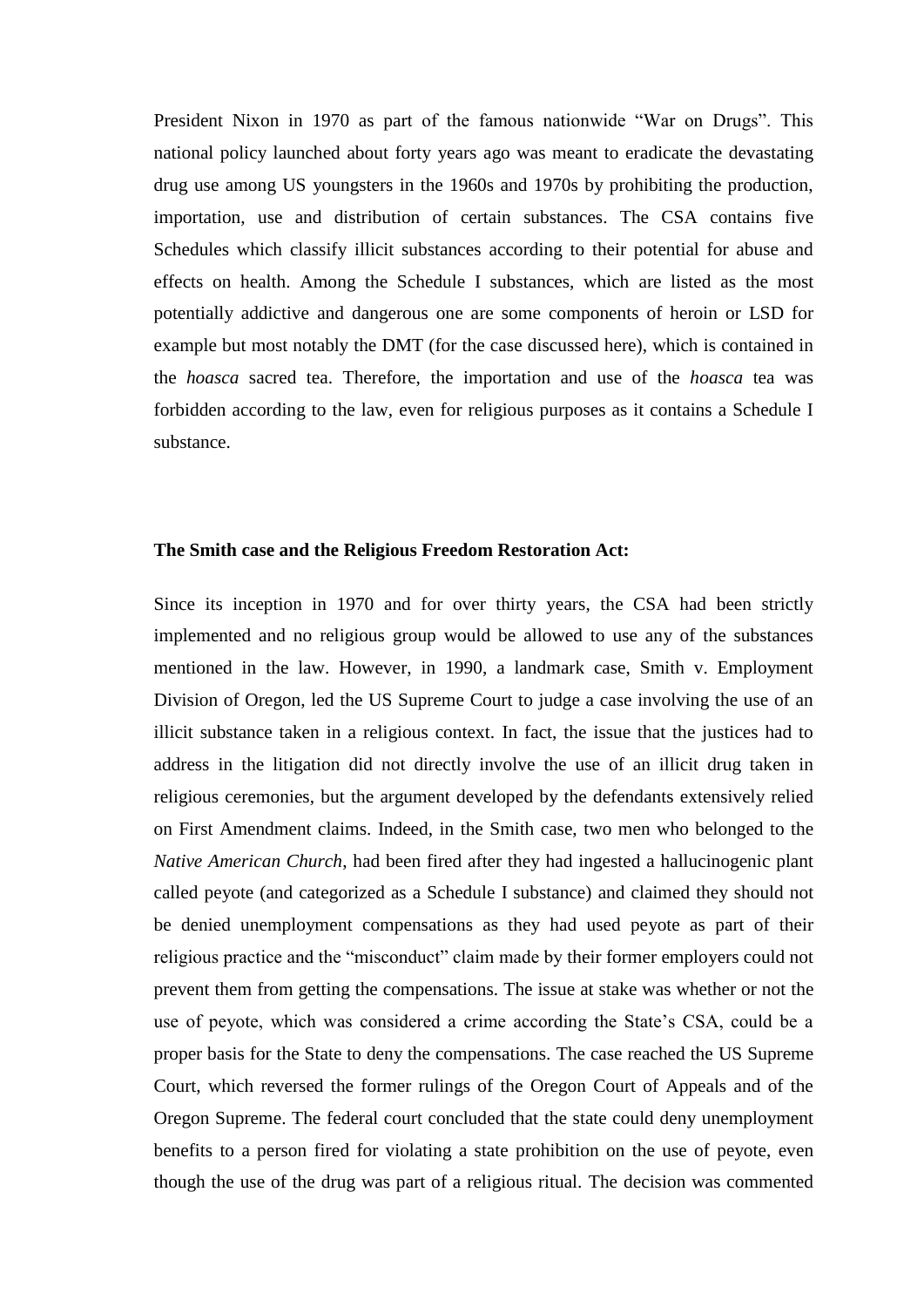upon in the media, and a big majority of the newspapers denounced the ruling as a step back in religious freedom jurisprudence. In fact, the Supreme Court's decision was even ill received in the political sphere, and in order to counteract the potential effects of the ruling as a judicial precedent, Congress decided to pass a law meant to "restore" religious freedom.

In 1993, a bill introduced by Congressman Chuck Schumer was voted and signed into law by then President Bill Clinton. The law was called Religious Freedom Restoration Act and was meant to make sure (I quote) "that interests in religious freedom are protected.". What is particularly interesting in the fact that Congress passed this law only three years after the Smith decision is that it was specifically aimed at limiting the impact of the court's 1990 ruling. Besides, President Clinton himself explained in a statement he made after the passage of the law that the RFRA was specifically meant to counteract the federal judges' decision, he said: "*The power to reverse legislation by legislation, a decision of the United States Supreme Court, is a power that is rightly hesitantly and infrequently exercised by the United States Congress. But this is an issue in which that extraordinary measure was clearly called for. As the Vice President said, this act reverses the Supreme Court's decision Employment Division against Smith and reestablishes a standard that better protects all Americans of all faiths in the exercise of their religion in a way that I am convinced is far more consistent with the intent of the Founders of this Nation than the Supreme Court decision*."

The interference of the Congress in the matter was not very well received by the Supreme Court, which considered that the government had overstepped its authority in trying to limit the impact of the Smith decision. Therefore, in City of Boerne v. Flores, a 1997 case involving the Catholic church that seeking a building permit in a historic district, the court said that the RFRA was unconstitutional as applied to a state and local government actions, thus limiting the scope of the law, and leaving doubts about whether or not it could apply to federal agencies actions.

# **The UDV or "sacred tea" case: the events leading to the litigation and the judicial decision by courts**

As I mentioned earlier, the UDV church usually has the tea imported from Brazil since the plants used in preparation of the drink are only to be found in the Amazonian forest.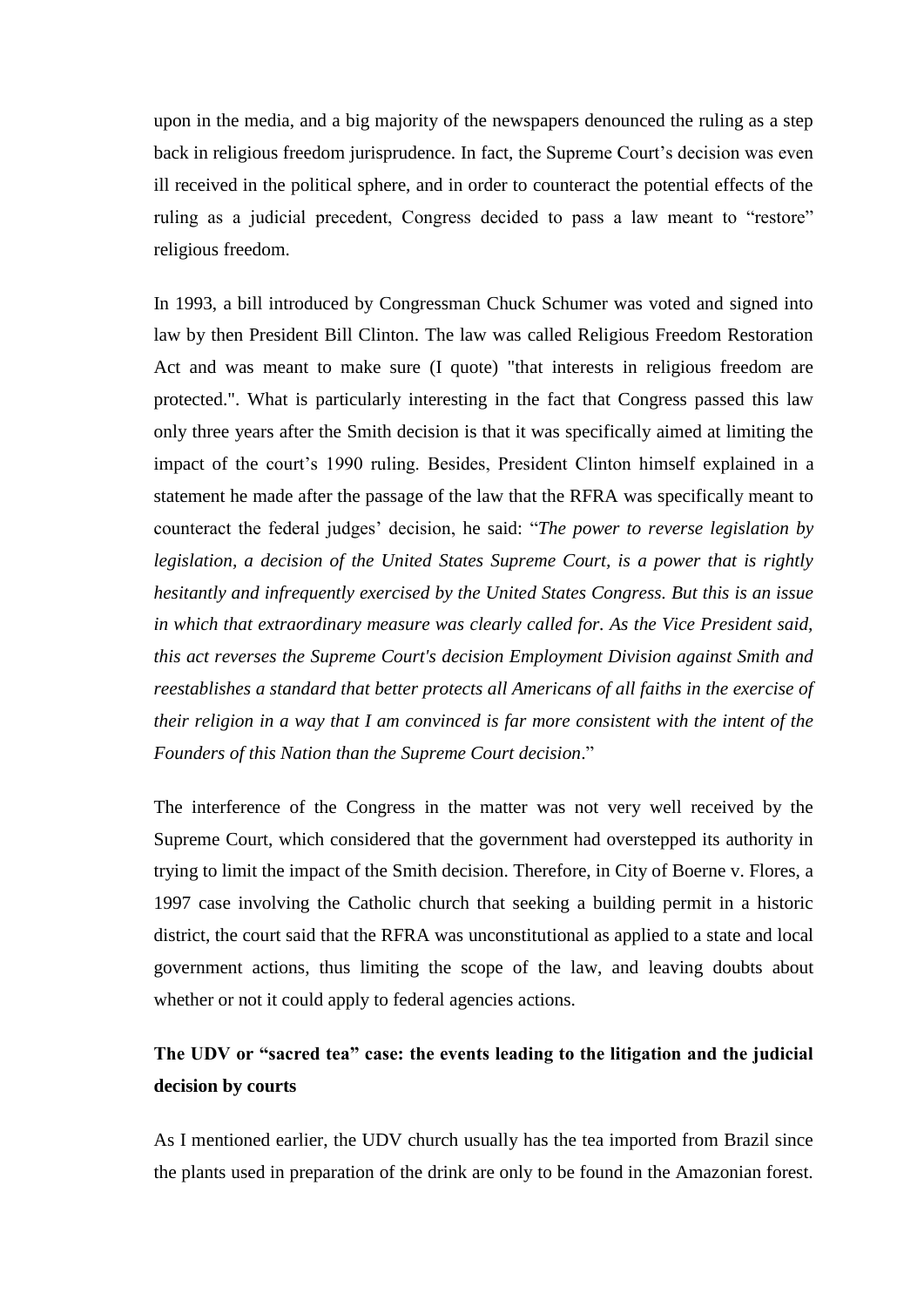So in 1999, the US customs agents seized over 30 gallons of *hoasca* tea that was shipped to the Sante Fe branch of the church in New Mexico. The federal government filed no criminal charges but the leader of the UDV church in the US, Jeffery Bronfman, decided to file a suit against the Department of Justice, the DEA, and the US Customs Service, claiming that the seizure of the barrels of *hoasca* were a violation of the members' religious rights under the 1993 Religious Freedom Restoration Act, the law that had been passed by Congress as a response to the Smith decision. In filing the suit, the church sought a preliminary injunction that would allow UDV members to use *hoasca* during its religious ceremonies and therefore prevent the government from charging them under the CSA. The case was first heard in 2002 by the New Mexico district court which ruled in favor of the UDV. The government based its arguments on the US 1970 CSA as well as the United Nations international Convention on Psychotropic Substances that had been signed by 34 countries including the United States in 1971. The Convention was meant to prohibit the use of psychoactive drugs. After hearing the State's arguments, Judge Parker, who was deciding the case, concluded that UDV members should be allowed to use *hoasca* for religious purposes because the government had failed to show that it had a compelling interest in prohibiting the use of the "sacred" tea. He therefore granted the preliminary injunction, explicitly enjoining the federal agencies not to interfere in the UDV members' religious rights. The conclusion of the judge reads as follows:

"*In this case, the Court has concluded that the Government has failed to carry its heavy burden of showing a compelling government interest in protecting the health of UDV members using hoasca, or in preventing the diversion of hoasca to illicit use. In addition the Government has not demonstrated that prohibiting the UDV' ceremonial use of hoasca furthers an interest in adhering to the 1971 Convention of Psychotropic Substances because the treaty does not appear to extend to hoasca*."

Judge Parker's decision was then appealed by the State and heard again by the Tenth Circuit Appeals Court, which upheld the district court's decision. But the government appealed again, this time to the federal Supreme Court. The case was heard by November 2004, and the justices allowed the preliminary injunction to continue. Two months after the federal court's decision, the government filed another appeal asking the court to overturn the injunction. So in 2005, the case of *Gonzales v. O Centro Espirita*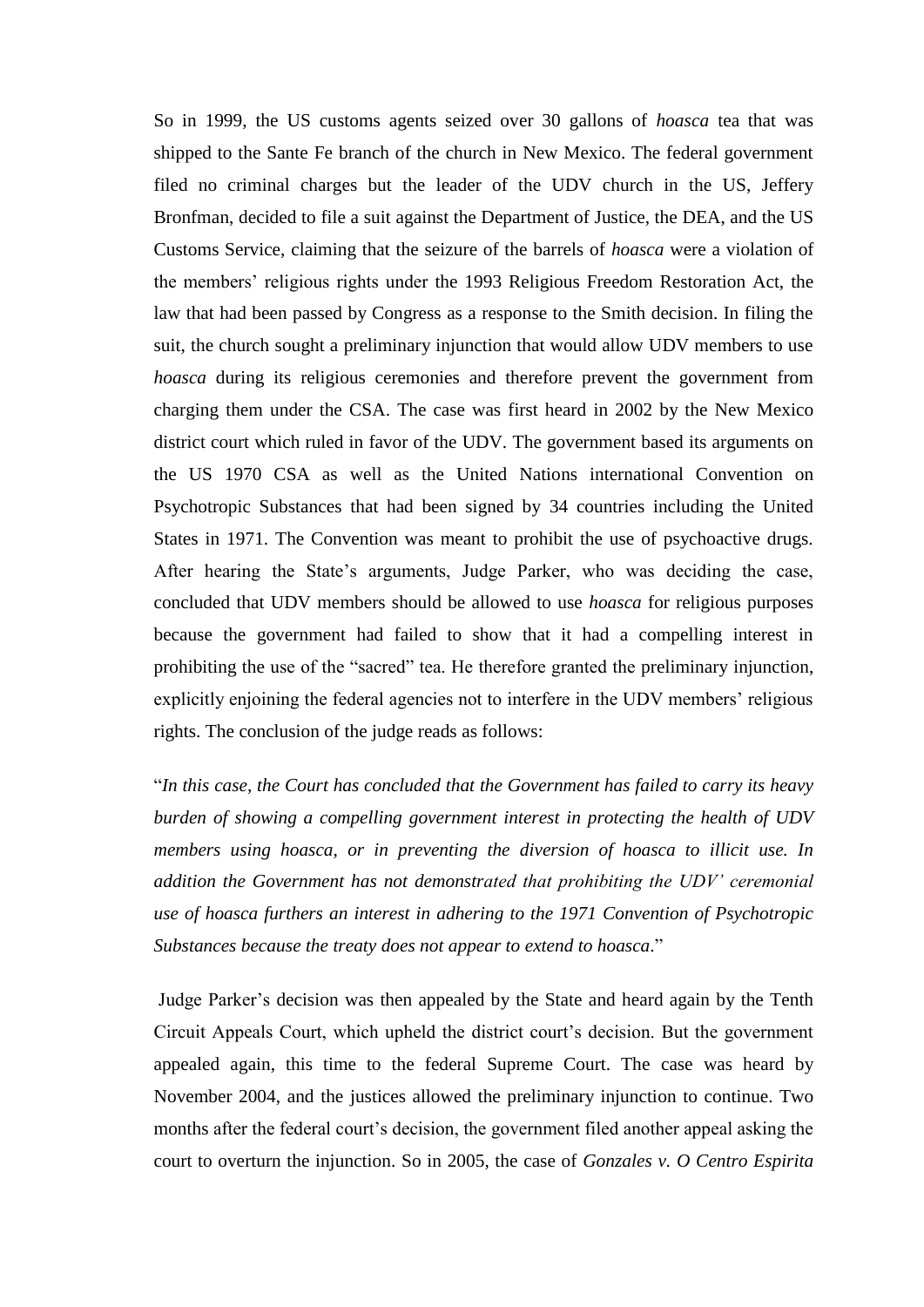*Beneficente Uniao do Vegetal* was heard again. The issue to be debated was "*whether the Religious Freedom Restoration Act of 1993 […] requires the Government to permit the importation, distribution, possession, and use of Schedule I hallucinogenic controlled substance, where Congress has found that the substance has a high potential for abuse, it is unsafe even under medical supervision, and its importation and distribution would violate and international treaty*. "("Quote from the Petition presented by Attorney General Gonzales"). The oral arguments on both sides were basically the same as those developed in the previous hearings, and the court finally upheld the preliminary injunction in favor of the UDV church. The majority opinion was written by Chief Justice Roberts, and consists of four parts answering the points made by the State during the hearing. Part I of the opinion summarizes the facts leading to the litigation as well as an explanation of the Controlled Substances Act and the Religious Freedom Act. In the second part, the judge asserts that the RFRA places on the government the burden to prove its compelling interest in prohibiting the importation and use of hoasca by UDV members, which according to the Court, the State had failed to do. The third part of the opinion answers the government's argument according to which allowing the use of *hoasca*, which contains a Schedule I substance, will lead to further exemptions from the CSA based on First Amendment claims. To this argument the Court answers that the phrasing of the RFRA states that the compelling interest should be applied to each claimant, which means that each case and each ruling will not necessarily be the same in cases raising this issue. In the final part of the opinion, concerning the government's claim that an exemption in favor of the UDV church would violate the 1971 United Nations Convention on Psychotropic Substances, the Court agreed that the Convention includes solutions or mixtures containing substances prohibited by the act, but asserted that the government did not produce any evidence of the "international consequences" (quote) of granting an exemption for *hoasca*. Therefore, the Court upheld the injunction and remanded to the case to the District court for further proceedings. In 2008, affirmed the injunction despite the government's claim that the previous rulings went against the CSA prohibition, and two years later, in July of 2010, the UDV church and the Sate finally reached an agreement that permanently set the importation and sacramental use of *hoasca* by church members. In addition to the settlement, the government also agreed to pay for the fees that the UDV had to pay during the ten year legal battle. So the 2010 can be considered a major victory for the group.